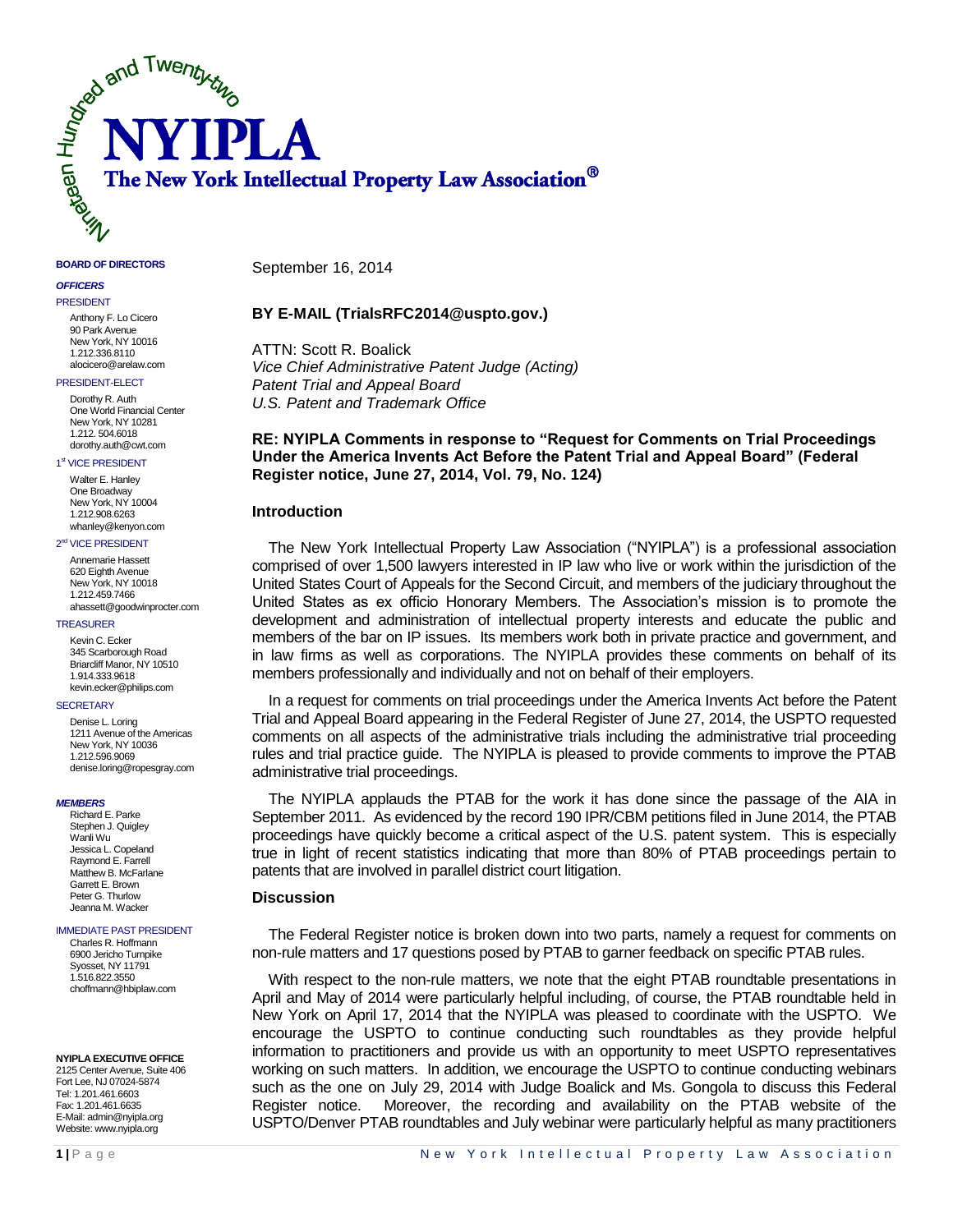were not able to attend any PTAB roundtables or listen to the webinar. We encourage the USPTO to continue such roundtables and webinars.

We are aware that over the past year the PTAB website has been revamped to include additional information with respect to PTAB statistics, precedential and informative decisions, and other PTAB resources. This revamping has been beneficial to practitioners. We request that such upgrades continue as the PTAB website remains one of the primary sources of information for practitioners. In addition, it was well documented during the PTAB roundtables that the PTAB's Patent Review Processing System ("PRPS") is a relatively basic IT system, simply designed in a short-time period to receive PTAB filings starting in September 2012. The Federal Register notice stated that the USPTO is working on replacing the current PRPS system with a "PTAB End-to-End" information technology system (referred to by the USPTO as "PTAB E2E") that will include more robust searching and reporting capabilities. Judge Boalick mentioned during the July webinar that the PTAB E2E is scheduled to be installed in 2016. We encourage the USPTO to install the new PTAB E2E system as soon as reasonably possible, preferably before 2016.

The PTAB has placed particular emphasis on the use of the PTAB trial practice guide. Practitioners rely on it significantly during PTAB proceedings and the PTAB commonly references it in its decisions. However, as the numbers of petitions and final written decisions have grown, the trial practice guide has not kept pace. Practitioners believe that the PTAB is imposing requirements greater than those required by the trial practice guide. This has raised a number of obvious concerns with practitioners. In short, it would be helpful if the PTAB provides a timeframe to update the trial practice guide and to provide periodic updates thereafter.

We will now provide feedback to the 17 questions in the Federal Register notice related specifically to certain PTAB rules. Initially, it appears that recent statistics from the PTAB have abated practitioners' early concerns that the PTAB is a so-called patent "death squad." This is a positive development. Based on feedback from practitioners in response to this Federal Register notice, and comments provided during the PTAB roundtables, it is in the interests of both the USPTO and practitioners to ensure the PTAB process is fair to both petitioners and patent owners.

For question 1 related to the correct claim construction standard, this point was a topic of much discussion during the PTAB roundtables. We believe the broadest reasonable construction standard used during traditional ex parte prosecution, reissue, and reexamination practice is a reasonable standard to use in PTAB proceedings. We are also aware that this is an issue on appeal to the United States Court of Appeals for the Federal Circuit. We will await the Federal Circuit's decision in this area.

For question 2 related to motion to amend practice, this point was also a topic of much discussion during the PTAB roundtables. The USPTO provided helpful presentations and mock teleconferences with PTAB judges during the USPTO roundtables to discuss PTAB claim amendment practice. In addition, we recognize that the PTAB provided an article on its website from Judge Boalick on May 5, 2014, titled "How to Make Successful Claim Amendments in an AIA Trial Proceeding." The PTAB roundtable discussions and article provided helpful guidance. However, even after taking into consideration these laudable efforts, we are dismayed that the PTAB has granted only one motion to amend in a PTAB proceeding in two years. In an effort to see that more motions to amend are granted in the future, we recommend that the PTAB increase the number of pages permitted in a motion to amend because the current 15-page allotment is too austere to allow meaningful discussion of the motion and prior art references. In addition, we recommend that the PTAB reconsider how it calculates the 15-page limit – at present, the claim listing is considered in the 15-page calculation; we believe it should not be and could be included in an appendix. Most importantly, we recommend that the PTAB provide additional guidance in conferences as to what prior art the patent owner needs to distinguish in a motion to amend – the initial guidance from the PTAB was that "all" prior art had to be distinguished but this guidance raised significant concerns. The additional guidance provided by Judge Boalick in the May 5th article steps away from the "all" prior art requirement and provides more reasonable guidance. We recommend that PTAB judges be encouraged to discuss during the motion to amend conference not only procedural aspects, but also substantive aspects of the claims and closest prior art. At present, the current process is too subjective among PTAB panels. Practitioners have pointed out that it is difficult to know what prior art to distinguish.

For question 3 related to the patent owner preliminary response, as a matter of fairness, it appears that it would be constructive to allow the patent owner to submit testimonial evidence in a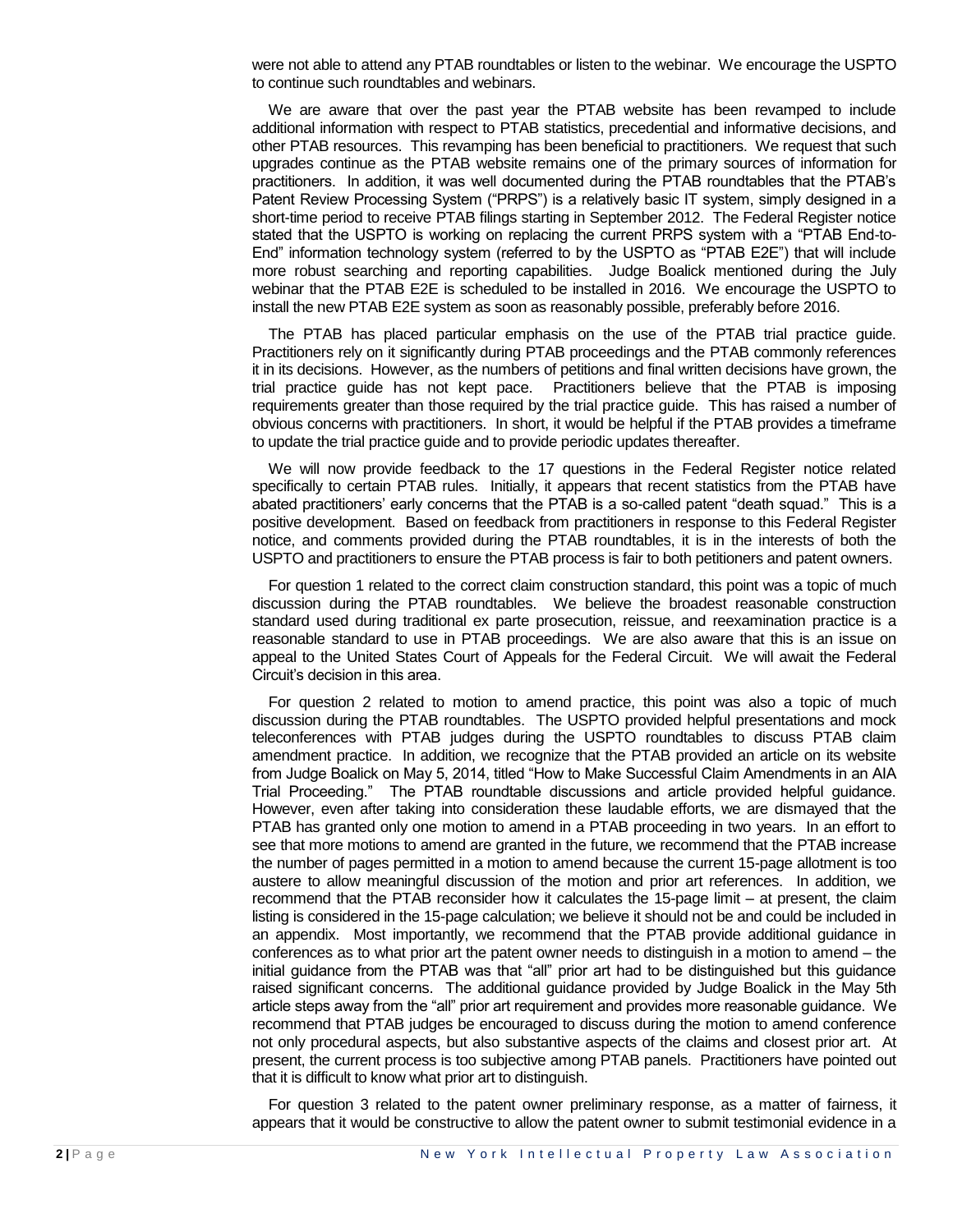Patent Owner Preliminary Response. If the PTAB decides to do so, we recommend that such testimonial evidence be limited. In contrast, we are also aware of the PTAB's timing concerns in allowing such testimonial evidence and bogging down the process before the PTAB even renders a decision to institute. The PTAB needs to balance these considerations when determining what changes to make.

For question 4 related to obviousness and whether the Board should permit discovery of evidence of non-obviousness held by the petitioner, practitioners are aware of the discovery constraints in PTAB proceedings. However, if narrowly tailored, it appears that this may be one situation where such additional discovery may be permissible.

For question 5 related to real party in interest, we believe a patent owner should be able to raise a real party in interest challenge at any time during a trial. This is a jurisdictional issue and will likely be raised by the patent owner as early as possible in a trial. However, if there are unforeseen circumstances and the patent owner does not become aware of certain facts until later in a trial, we believe that the patent owner should be able to raise such a challenge.

For question 6 related to additional discovery and the Board's decision in *Garmin v. Cuozzo*, IPR2012-00001, the *Garmin* factors appear to be sufficient at this time.

For questions 7-13 related to multiple proceedings, we understand that this issue and how the PTAB manages it is an important topic. We note that the AIA gives the Director the discretion to stay, transfer, consolidate, or terminate the other proceeding(s). We believe the decision to do so should be made on a case-by-case basis because the facts in each situation will differ. The obvious factors for the PTAB to consider are timing (e.g., the closer in timing, the easier to consolidate), the claims at issue, the prior art references, cumulative teachings of any new references, and related matters. Due to the one-year time constraint to complete a PTAB proceeding, it seems unlikely that situations would arise where a PTAB proceeding should be stayed in lieu of a copending reissue application or reexamination proceeding. It appears to be more logical to stay the related reissue or reexamination proceeding. To the extent there is a corresponding reexamination where the claims have not been narrowed, and there are similar claims and references at issue in the IPR/CBM, it may be possible to terminate the reexamination proceeding if the petitioner was successful in a related IPR/CBM. However, if a reissue application with narrower claims is pending, we believe it will be more difficult to terminate the reissue application. In short, we believe that the PTAB should handle co-pending proceedings on a caseby-case basis.

For question 14 related to the one-year period for the PTAB to issue a final written decision, it is evident that the PTAB places significant emphasis on this timeframe to meet the AIA's statutory requirement. However, we note that the AIA requires only a "good cause' showing to go beyond the one-year timeframe; the "good cause" standard is much lower than, for example, an "exceptional" standard. For this reason, we do not believe the PTAB should be reluctant to exceed the one-year threshold as long as there is "good cause" for doing so. Based on the concerns raised with multiple proceedings in questions 7-13, it appears that there are several cases currently before PTAB involving multiple proceedings. If this is true, the complexity of such multiple proceedings may be "good cause" to expand the timeframe past the one-year period.

On a more general note with respect to timing, some practitioners have argued that the PTAB is making some rash decisions under the pressure of the one-year time limitation instead of being guided primarily by substantive considerations such as the scope of the prior art. We believe that if the PTAB needs more than one year in order to insure that its decisions are based on the merits, the "good cause" standard in the AIA provides the PTAB with the flexibility to do so. This is an especially important consideration because the PTAB is now making decisions on new petitions *and* in pending trials such as responding to motions, request for additional discovery, and other matters. With "double" the workload, practitioners continue to be concerned that the PTAB will make decisions based on the one-year time limit and not on more important substantive considerations.

For question 15 related to live testimony at the oral hearing, the current approach of limiting such live testimony appears to be reasonable in light of the PTAB's objective of simplifying the trial.

For question 16 related to the format of the oral hearings, a number of practitioners have noted that judges are asking specific questions about how to construe a claim. When this occurs, practitioners should be given an opportunity to have at least one recess during the oral hearing to